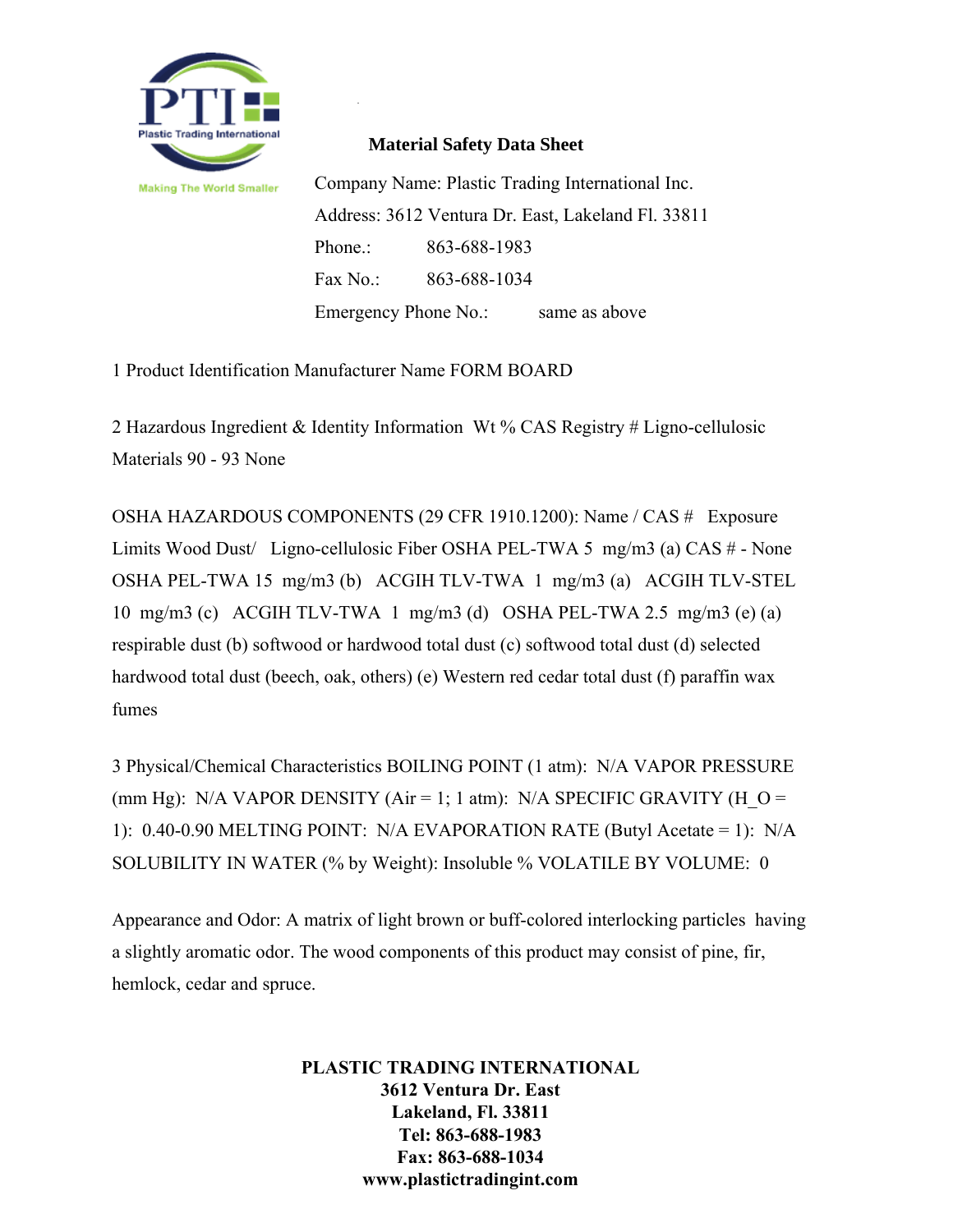4 Fire and Explosion Hazard Data FLASH POINT (°F or °C) N/A

FLAMMABLE LIMITS: LEL: See below under "Unusual Fire and Explosion Hazards" UEL: N/A EXTINGUISHING MEDIA: Water, carbon dioxide, sand or dry chemical.

AUTOIGNITION TEMPERATURE: 400°F-500°F (204°C-260°C).

SPECIAL FIRE FIGHTING PROCEDURES: None

UNUSUAL FIRE AND EXPLOSION HAZARDS: Depending on moisture content, and more importantly, particle diameter, wood dust may explode in the presence of an ignition source. An airborne concentration of 40 grams (40,000 mg) of dust per cubic meter of air is often used as the LEL for wood dusts.

NFPA Ratings: Health 1 • Fire 0 • Reactivity 0

5 Reactivity Data Stability: ( ) Unstable (x) Stable

Conditions to Avoid: N/A

Incompatibility (Material to avoid): Avoid contact with oxidizing agents. Avoid open flames. This product may ignite at temperatures in excess of 400°F (204°C).

Hazardous decomposition or by-products: Thermal decomposition products include carbon monoxide, carbon dioxide, aliphatic aldehydes, rosin acids, terpenes and polycyclic aromatic hydrocarbons. Hazardous Polymerization: ( ) May Occur (x) Will Not Occur

6 Precautions for Safe Handling and Use Steps to be Taken in Case Material is Released or Spilled: Not applicable for product in purchased form. Wood dust generated from sawing, sanding, drilling, or routing of this product may be vacuumed or shoveled for recovery or disposal. Avoid dusty conditions and provide good ventilation. Use NIOSH/MSHA approved respirator and goggles where ventilation is not possible Waste Disposal Method: If disposed of or discarded in its purchased form, incineration is preferable. Dry land disposal is acceptable in most states. It is, however, the user's responsibility to determine at the time of disposal whether your product meets RCRA criteria for hazardous waste. Follow applicable federal, state and local regulations.

Precautions to be Taken in Handling and Storage: No special handling precautions are required. Keep in a cool dry place away from open flames. Store in well ventilated areas.

A NIOSH/OSHA approved full-face respirator or half-face respirator with chemical goggles must be worn when the wood dust exposure limits are exceeded. It is recommended that a full-face respirator and half-face respirator have a dust cartridge.

7 Health Hazard Data Primary Health Hazard: The primary health hazards posed by this product are thought to be due to exposure to wood dust.

Primary Route(s) of Exposure: ( ) Ingestion (x) Skin: Dust (x) Inhalation: Dust or gas

Acute Health Hazards – Signs and Symptoms of Exposure/Emergency and First Aid Procedures:

INGESTION: Not applicable with normal use.

EYE CONTACT: Wood dust may cause mechanical irritation. Treat dust in eye as foreign object. Flush with water to remove dust particle. Get medical help if irritation persists.

SKIN CONTACT: Wood dust of certain species may elicit allergic contact dermatitis in sensitized individuals, as well as mechanical irritation. This product may be irritable to the skin from drying or mechanical abrasion experienced during frequent handling. Get medical help if rash, irritation or dermatitis persists.

SKIN ABSORPTION: Not known to occur with normal use.

# **PLASTIC TRADING INTERNATIONAL**

3612 Ventura Dr. East Lakeland, Fl. 33811 Tel: 863-688-1983 Fax: 863-688-1034 www.plastictradingint.com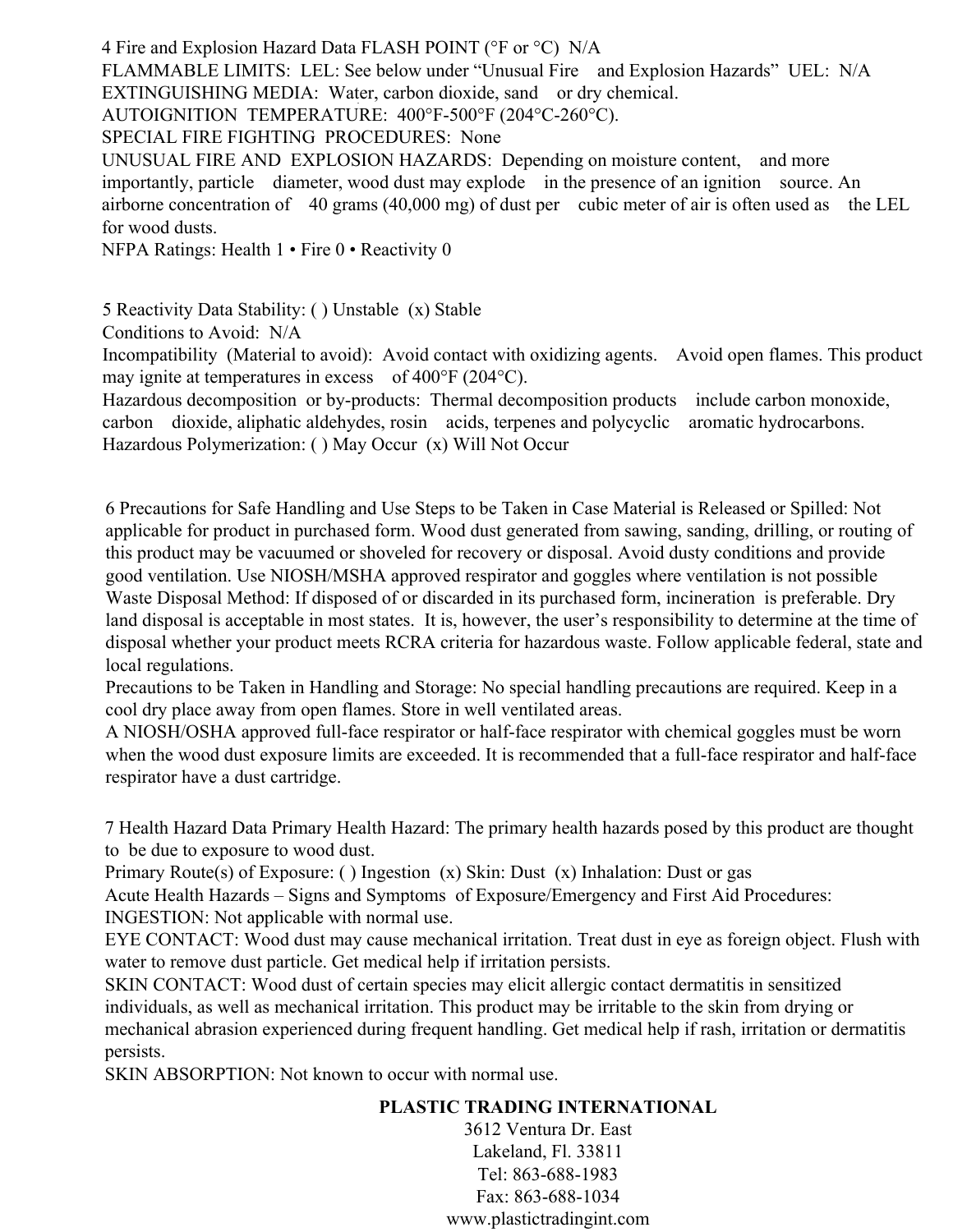INHALATION: Wood dust may cause unpleasant deposit/obstruction in the nasal passages, resulting in dryness of nose, dry cough and headaches. Remove to fresh air. Get medical help if persistent irritation, severe coughing or breathing difficulty occurs.

Medical Conditions Generally Aggravated by Exposure: Wood dust may aggravate pre-existing respiratory conditions or allergies.

Chronic Health Hazards: Wood dust (and/or ligno-cellulosic fibers), depending on species, may cause respiratory sensitization and/or irritation. IARC classifies wood dust as a group 1 carcinogen to humans. This classification is based primarily on IARC's evaluation of increased risk in the occurrence of adenocarcinomas of the nasal cavities and paranasal sinuses associated with exposure to wood dust. IARC did not find sufficient evidence to associate cancers of the oropharynx, hypopharynx, lung, lymphatic and hematopoietic systems, stomach,

8 Control Measures Personal Protective Equipment: RESPIRATORY PROTECTION – Not applicable for product in purchased form. A NIOSH/MSHA approved respirator is recommended when allowable exposure limits may be exceeded.

PROTECTIVE GLOVES – Not required. However, cloth, canvas or leather gloves are recommended to minimize mechanical irritation from handling product.

EYE PROTECTION – Not applicable for product in purchased form. Goggles or safety glasses are recommended when machining this product.

OTHER PROTECTIVE CLOTHING OR EQUIPMENT – Not applicable for product in purchased form. Outer garments may be desirable in extremely dusty areas.

WORK/HYGIENE PRACTICES – Follow good hygienic and housekeeping practices. Clean up areas where dust settles to avoid excessive accumulation of this combustible material. Minimize blowdown or other practices that generate high airborne dust concentrations.

Ventilation: LOCAL EXHAUST – Provide local exhaust as needed so that exposure limits are met. MECHANICAL (GENERAL) – Provide good ventilation in processing and storage areas as needed so that exposure limits are met.

OTHER – N/A

9 Transportation Data Department of Transportation (DOT): This product is not a DOT hazardous material.

10 Regulatory Information TSCA: This product complies with TSCA inventory requirements.

SARA/CERCLA: This product does not contain chemicals in concentrations that should require reporting under SARA 313

DSL: N/A

FDA: N/A

HUD: Particleboard certified as meeting the Department of Housing and Urban Development (HUD) Manufacturing Home Construction and Safety Standards, 24 CFR Part 3280, does not emit in excess of 0.3 ppm free formaldehyde vapor when tested in accordance with ASTM E 1333, Large Scale Test Method for Determining Formaldehyde Emissions From Wood Products.

OSHA: Wood products are not hazardous under the criteria of the federal OSI-IA Hazard Communication Standard 29 CFR 191 0.1200.

## **PLASTIC TRADING INTERNATIONAL**

3612 Ventura Dr. East Lakeland, Fl. 33811 Tel: 863-688-1983 Fax: 863-688-1034 www.plastictradingint.com